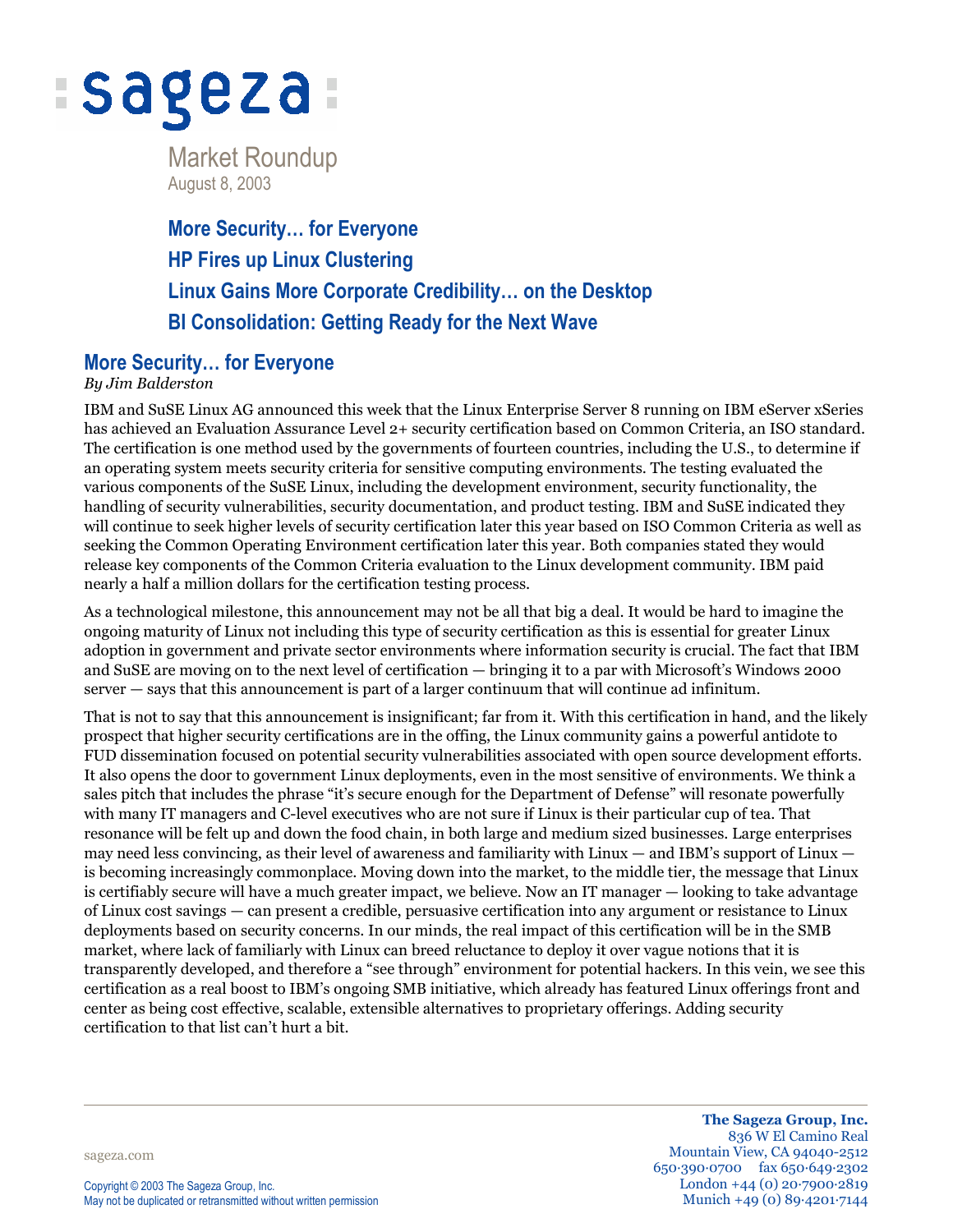# **HP Fires up Linux Clustering**

#### *By Jim Balderston*

HP has announced a new Linux-based clustering offering along with supporting management and service offerings. The HP High Performance Cluster LC series features ProLiant DL380 or DL360 servers with configurations running from 16 to 128 nodes. Options for the number of processors, memory, and storage options are available. The company also announced Enhanced HP Serviceguard for Linux, high-availability clustering software that supports Red Hat Enterprise Linux and SuSE Enterprise Server 8, and includes toolkits to integrate MySQL and Oracle databases. The company is also offering a number of Linux-focused management tools, including HP ProLiant Essentials Rapid Deployment Pack Linux Edition, HP OpenView Network Node Manager Starter Edition 7.0 for Linux, HP OpenView GlancePlus for Linux, and HP OpenCall Media Platform on Linux. HP also announced a number of customers for its new Linux-based clustering package.

While HP can't lay any claims to being first to market with a Linux-based clustering solution, their entry into the market and apparent conviction that Linux is here to stay does pose a new competitive threat to IBM and other clustering technology vendors. HP has seen the Linux light as it were, and the ability to offer high-speed clustering solutions at a lower price point will undoubtedly help move HP hardware and management software out into the market. We think this is a smart move on HP's part, and one that certainly adds momentum to the Linux adoption rates, something that will be beneficial to all vendors offering Linux-based solutions, including HP itself.

More importantly in our minds, HP's support of Linux gives it a greater claim to competitive balance with its main rival, IBM, who can bring fully integrated Linux offerings to the table and has been doing so for a while now. Linux is not just a faddish new way to do things; it is a way to offer necessary technology deployments (such as clustering) at a price point that does scare the customer off the lot never to be seen again. In its ongoing battles with IBM, Linux will not merely be an option to offer; instead, it needs to be a key strategic element of HP's ability to hang with Big Blue. While at present HP does not possess a home-grown middleware portfolio like IBM does, HP's relationship with BEA provides it a viable middleware sales pitch. The increasing reliance on BEA to match up with IBM's offerings can only ensure that HP will do everything in its power to make sure BEA products run on HP hardware as though they were developed in house. The key going forward for HP will be to extend its Linux offerings to a wider range of products, offering its scalability, open standards architecture, and extensibility up and down the product family. In our minds, the only mistake HP could make in its support of Linux is to do so in a half-hearted fashion. To do so would only hand yet another competitive edge to IBM as the two companies battle it out for both large enterprise and SMB customers.

### **Linux Gains More Corporate Credibility… on the Desktop**

#### *By Jim Balderston*

Novell made several announcements at LinuxWorld this week, including one in which the company and SuSE AG have signed an agreement to ensure that Novell customers running on SuSE Linux will have complete enterprise level support for their Linux deployments. Under the agreement Novell customers running the company's Nterprise Linux Services will get support from Novell for both the Novell products and the underlying SuSE Linux distribution. Novell also announced that its GroupWise product will run entirely on Linux in the next iteration, due out in 2004. Novell's announcements come on the heels of its purchase of Ximian, a Linux desktop vendor. Novell officials also indicated that going forward, it would continue to support its existing Netware customer base, but would be winding down its ongoing development of that platform, instead offering future products — with similar features and functions — in a Linux-based environment. Company officials indicated that twin development paths going forward simply did not make sense.

The late senator Everett Dirksen once said, concerning government spending, "A billion here, a billion there, and pretty soon you're talking real money." As Linux continues to pick up momentum — in the form of support from a growing number of large IT vendors — one can't help but think that we are, indeed, talking about real money in the future of Linux. Those IT vendors that are making commitments to what was once dismissed as an interesting experiment in communal development are also looking at real money. No only is Linux here to stay, it appears to be poised for a very long haul indeed.

sageza.com

**The Sageza Group, Inc.** 836 W El Camino Real Mountain View, CA 94040-2512 650·390·0700 fax 650·649·2302 London +44 (0) 20·7900·2819 Munich +49 (0) 89·4201·7144